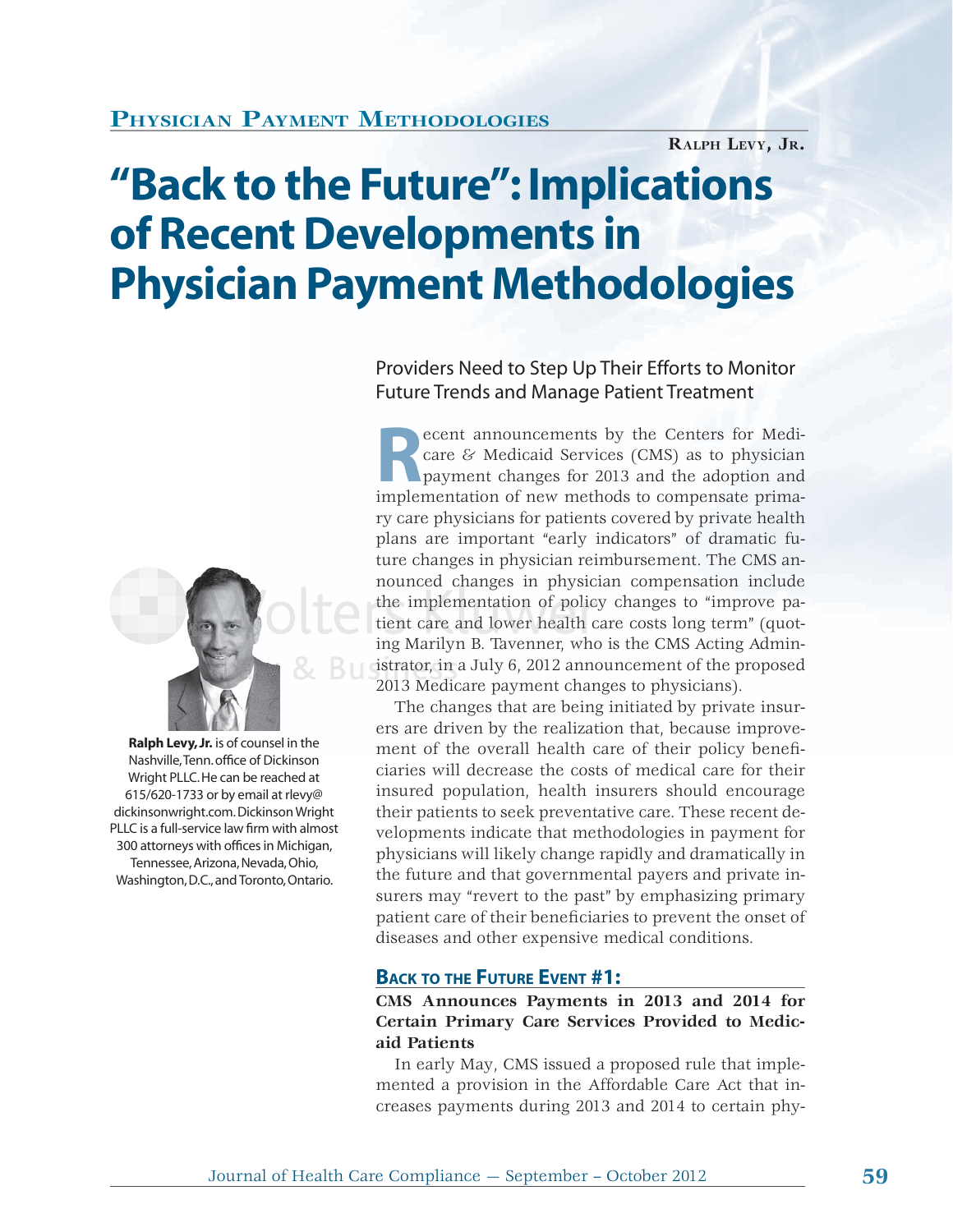sicians who provide primary care services to Medicaid patients. CMS will make these payments to physicians who specialize in family medicine, general internal medicine, or pediatric medicine and related subspecialties. Only primary care services provided by these physicians will be eligible for these supplemental payments, the purpose of which is to make certain that eligible physicians are compensated for these services provided to Medicaid beneficiaries in an amount at least equal to the rate payable by CMS if they were furnished to Medicare program beneficiaries.

Because the financial responsibility for these supplemental payments will be borne initially by the states that administer the applicable Medicaid programs, CMS will compensate these states for 100 percent of the costs incurred by the states in making these payments. All services billed under the eligible physician's Medicaid provider number, including primary icaid provider number, including primary<br>care services rendered by nurse practitiocare services rendered by nurse practitio-<br>ners under the supervision of the eligible physician, are eligible for payments under hysicia this program, which also covers patients enrolled in Medicaid managed care plans. States are given options to determine the rates of reimbursement for these services, which are initially based on payment rates for 2013 and 2014 primary care physician services provided to Medicare patients.

In large part because of the scrutiny over the constitutionality of the legislation as a whole in the case recently decided by the Supreme Court, this Affordable Care Act provision that calls for increased payments for Medicaid primary care physician services has received little publicity. However, the concept of "equalizing" payments for primary care services provided by physicians to Medicaid and Medicare patients is a potential "back to the future" trend for two reasons.

First, the limitation of these supplemental payments to primary care services only is an early indicator of a potential "future trend" — emphasis on primary care servic-

es and preventive care in particular. This might indicate a preference to primary care physician services over services provided in the treatment of known medical conditions by specialists such as surgeons and anesthesiologists. Although it is likely that preferential treatment of primary care physician services will continue through Congressional action or by CMS policy decisions that are designed to improve preventative care, it remains to be seen whether special payment provisions for primary care physician services will result in patients' enhanced usage of the services of primary care physicians. If so, this trend is reminiscent of the prior physician practice pattern in which a patient uses the services of only one physician as occurred in years past.

The second important aspect of this proposed rule as to payment for certain physician services provided to Medicaid patients is the elimination of a payment disparity in payments for primary care services provided by physicians to Medicaid and Medicare patients. Although these additional equalizing payments for such services do not eliminate other distinctions in program benefits to Medicaid and Medicare beneficiaries or in governmental payments for other types of physician and other health care services provided to these patients, a single reimbursement rate for similar services provided to both Medicare and Medicaid program participants could be a very small first step toward a single payer health system as is prevalent in other countries.

It will be interesting to monitor future governmental physician payment changes to identify the continuation of what appears to be a trend toward encouraging primary care physician use and equalizing payments to providers of services to Medicaid and Medicare patients.

#### **BACK TO THE FUTURE EVENT #2:**

**CMS Announces Medicare Payment for Discharge Transition Care Provided by Certain Primary Care Physicians and Details about Voluntary Program for**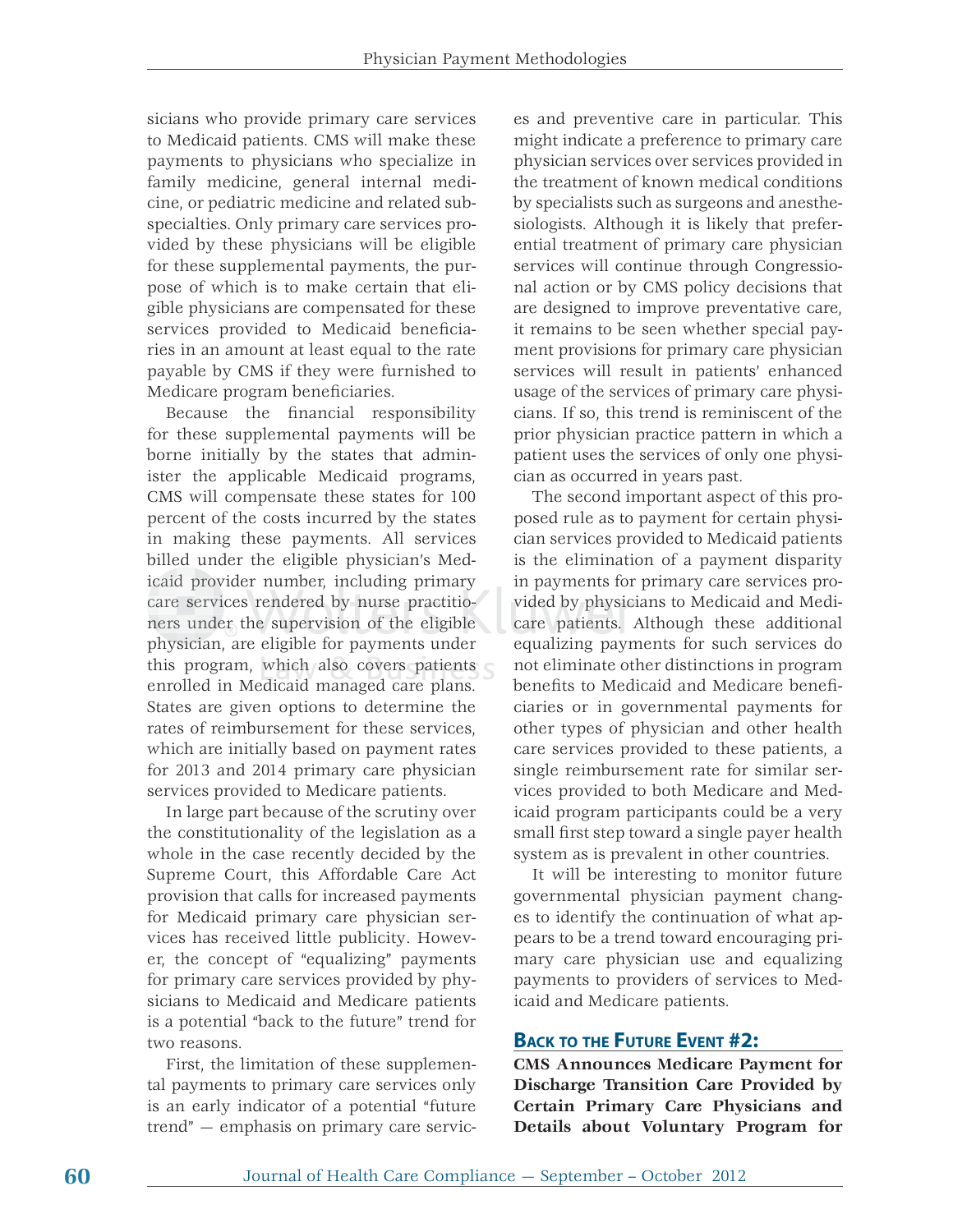### **Quality-Based Payment Initiatives to Physician Groups**

On July 6, 2012, CMS announced proposed changes to the Medicare Physician Fee Schedule (MPFS) for services furnished by physicians during calendar year 2013. Included within these changes are 7 percent payment increases to family physicians and increases to other primary care physicians of between 3 percent and 5 percent. However, 2013 payments to physicians with certain other specialties will be reduced (for example, anesthesiologists and cardiologists will incur a 3 percent payment *reduction*).

The major component of the proposed increased payments to primary care physicians is a new separate payment to a patient's community physician or practitioner for coordination of care of the patient during the first 30 days after discharge from a hospital or nursing home stay. This represents the first time that CMS has proposed to pay for the care required of patients as they transition back into the community after a stay at a hospital or skilled nursing home.  $AN<sub>S</sub>$ 31Isiness

This discharge transition care payment represents 5 percent of the proposed 7 percent payment increase to family physicians. In the announcement that accompanied the proposed regulations, CMS noted that this payment for discharge transition care management dovetails with the Affordable Care Act mandated program that seeks to reduce payments to hospitals that have excess readmissions for certain medical conditions.

Also included within the proposed rules are changes to several previously implemented quality reporting initiatives and, as authorized by the Affordable Care Act, a voluntary program through which payments to physicians are adjusted based on the quality and cost of care they provide to their patients. Groups with 25 or more physicians that elect not to participate in the physician quality reporting program will eventually incur a 1.0 percent payment reduction.

With the July announcement as to 2013 payments for physician services to Medicare patients, CMS indicated its willingness to encourage through a new payment stream the care by physicians of patients as a means to reduce hospital readmissions after discharge from a hospital or nursing home stay for treatment of certain conditions. This is quite a different form of a payment-driven solution to a specific problem — excessive hospital readmissions than the use of a bundled payment that compensates all providers of services during a single hospital admission and for a specified time period after discharge. (See this author's article entitled *Beware the Bundle: Medicare Announces Pilot Program for Bundled Payments to Providers*, which appeared in the May-June 2012 issue of this publication that described a pilot program launched by CMS to enable it to develop a single bundled payment to all providers for a single "episode of care" — a hospital stay.)

Only time will tell if the discharge transition care payment will remain in effect beyond 2013 and, if so, whether it will continue as a separate payment or as an additional element of a bundled payment that includes compensation for post-discharge physician services. Physician groups and other health care providers should monitor the potential for expansion of this "to the future" trend to both hospital stays and in other areas.

Although the details of the program by which physician groups can elect to be compensated for improved quality of care provided to patients as compared to the assumed costs for those services and the potential for payment reductions to physician groups that decline to participate in this "voluntary" program are beyond the scope of this article, this program is yet another example of a policy change in which providers (in this case, physicians) are "paid for performance" as compared to being "paid for each service." In other words, physicians and other providers of services to Medicare patients will soon have to "quan-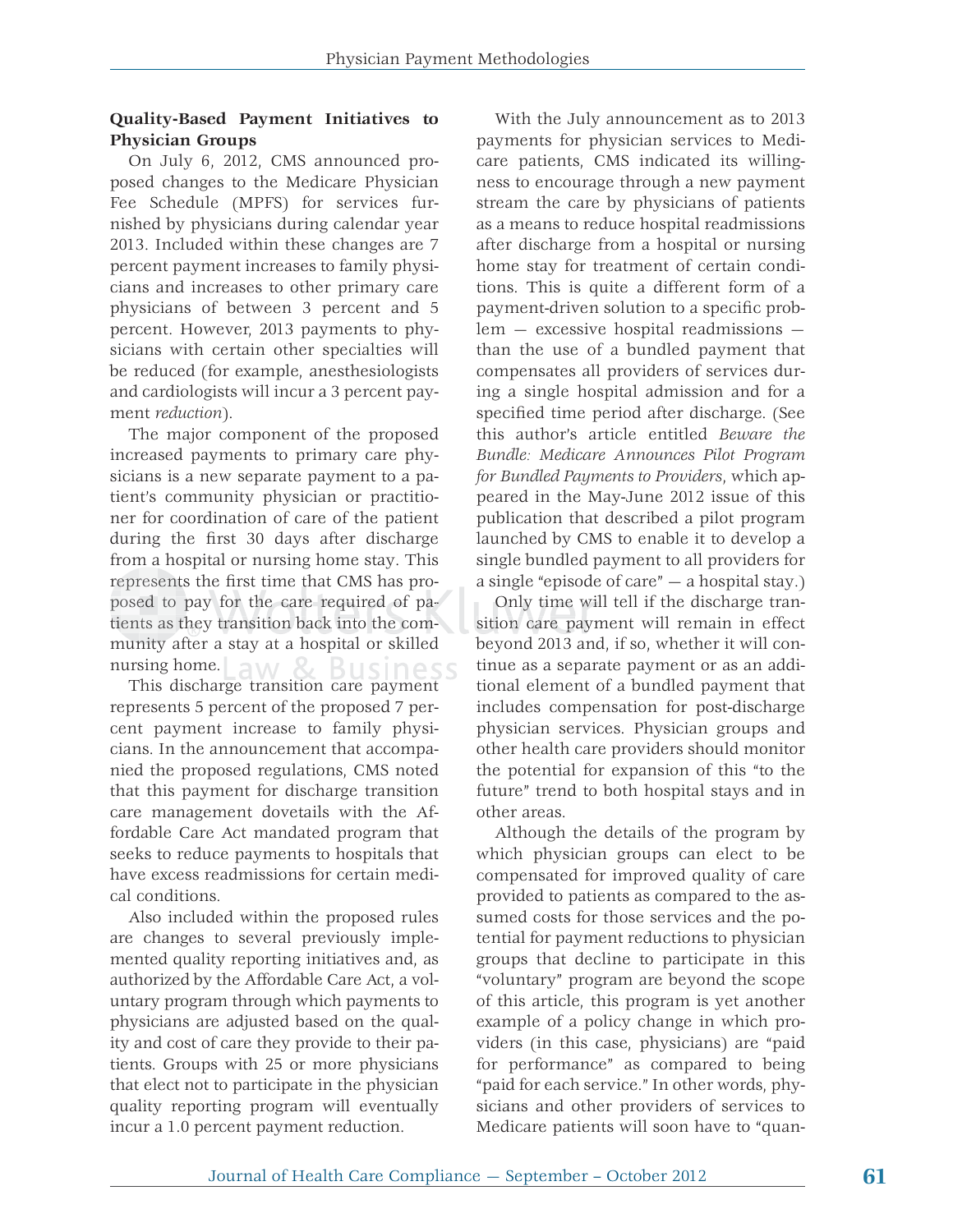tify quality" and can expect that in the future their payments for services will be partially dependent on the quality and cost of services they provide to their patients.

It remains to be seen if the recently announced quality of care initiative is a harbinger to a future capitated payment model in which primary care physicians and possibly other physicians receive a specified payment per month for each patient under care that is only partially adjusted for the actual services provided such patients or for their acuity. This "to the future" trend is also one worth watching.

#### **BACK TO THE FUTURE EVENT #3:**

**Exploration of New Payment Models** — **"Direct Primary Care" Physician Services and Payment for Enhanced Primary Care Services by Private Insurers**

Turning to recent physician reimbursement changes prompted by private payers rather than CMS, two areas are worth watching. The first is one in which physician groups provide primary care services on a "capitated" basis to all employees of a business. Under this model, employers separately contract with a physician group for h h f primary care services at a fixed price per employee payable to the physician group that varies only based on the number of covered employees. The employees of the business obtain better access to care without having to submit insurance claim forms or worry about deductibles or copayments.

The hope of the employer is that as a result of this program, its employees will be more likely to seek preventative care, which ultimately will result in savings for medical costs and a limit on health insurance plan premium increases. Most employers that adopt the direct primary care model also maintain high deductible health insurance plans to cover the costs of hospitalizations and visits to specialists by their employees. Thus, an employer that uses this new model for its business has two categories of expenses: monthly payments to the primary care group that provides direct primary care and monthly premiums payable for its high-deductible health insurance plan.

Due to Medicare program participation limitations, physicians that participate in such a program cannot treat any patient who is Medicare eligible. Whether programs such as the direct primary care program described above will reduce the number of primary care physicians who treat Medicare-eligible patients remains to be seen. To avoid a further decline in the number of physicians who treat Medicare patients, the other possible "future trend" is whether CMS will consider the direct patient care model as it explores changes in payment methodologies for health care in order to control costs. If so, it is likely that this model will first be tried in pilot or demonstration programs before being rolled out program wide.

In a related development, on June 6, 2012, CMS announced a new initiative, called the Comprehensive Primary Care (CPC) initiative, by which CMS will part-(CP C) in tiati v ner with 45 commercial, federal, and state insurers in seven different markets to provide enhanced primary care services to patients that participate in the program. For the first two years of the four year program, CMS will pay the 75 primary care practices in each of the seven designated markets a payment on average \$20.00 for each Medicare or Medicaid patient per month (called by CMS a per-beneficiary-per-month care management fee or PBPM). Although the PBPM payment from CMS will be reduced to approximately \$15.00 per month in the third and fourth years of the CPC initiative, the primary care practices will have the opportunity to share in savings from the cost of care provided to their patients during the second, third, and fourth years of the CPC initiative.

In return for the PBPM payment from CMS, the primary care practices that participate in the CPC initiative must provide enhanced primary care services (such as longer and more flexible hours, the use of